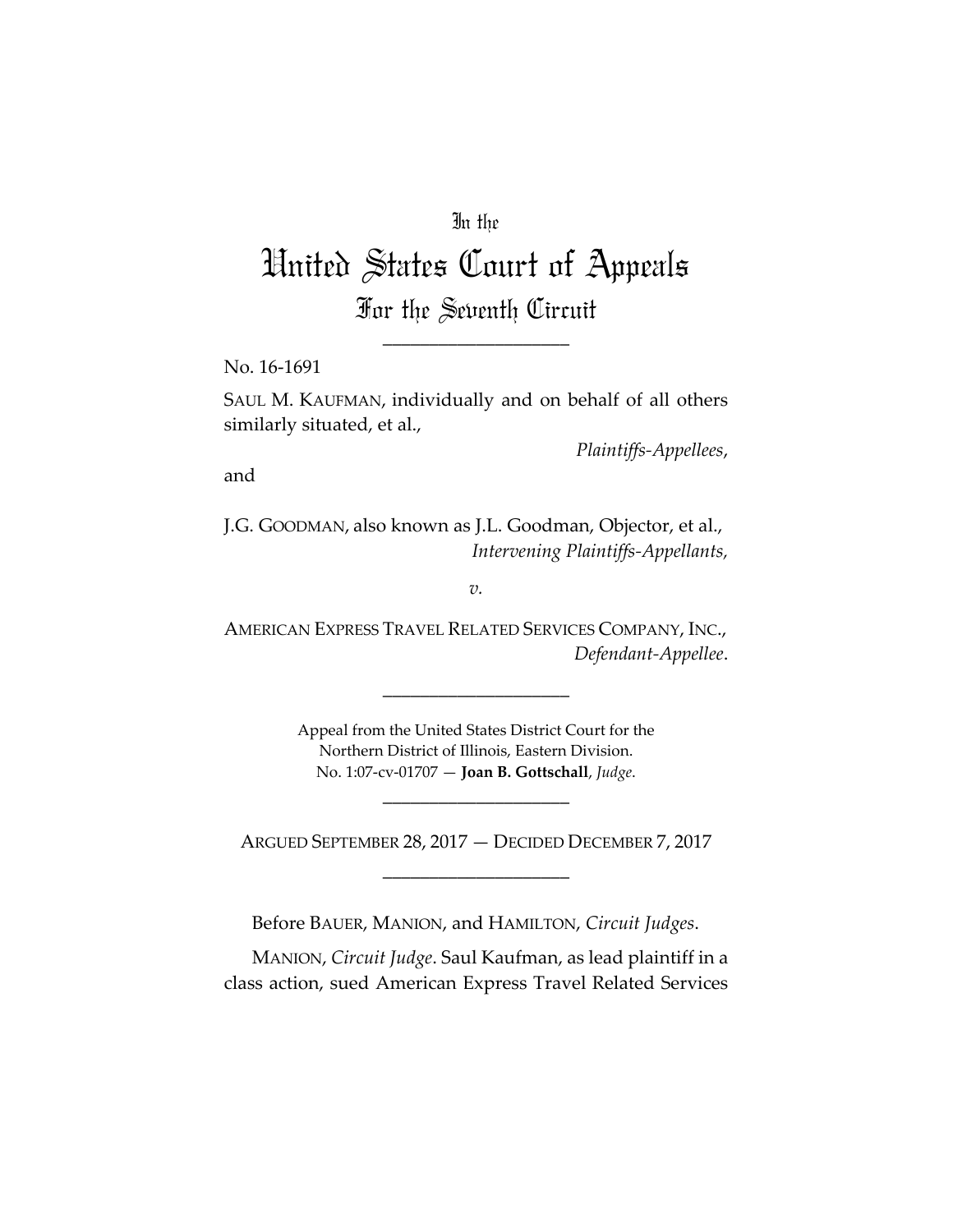Company, Inc. ("Amex"), alleging claims for breach of con‐ tract, unjust enrichment, and statutory fraud related to Amex's general‐use, prepaid gift cards. Just over two years after Kaufman filed the class action, Kaufman (on behalf of the class) and Amex sought approval from the district court of a settlement agreement that would resolve the action. Al‐ most seven years later, after multiple amended motions for approval and three rounds of notice to the class, the district court granted final approval of the settlement. J.G. Goodman and Carla Santsche ("Intervenors"), who had intervened in the class action, appeal the approval of the settlement. While we recognize this settlement is not without issues, we conclude the district court did not abuse its discretion in approv‐ ing it.

#### **I. Background**

The protracted history of this case began on February 14, 2007, when Kaufman filed a class‐action lawsuit in the Supe‐ rior Court of Cook County, Illinois, against Amex. The claims arose out of Amex's sale of general‐use, prepaid gift cards. A customer could buy a gift card by paying the amount to be loaded on the card (e.g., \$25, \$50, or \$100) and a purchase fee of less than \$5. The packaging in which the gift cards came declared they were "good all over the place."

Kaufman alleges, however, that these gift cards were not worth their stated value (e.g., a \$25 card was not actually worth \$25) and that they were not "good all over the place." This is because merchants were ill‐equipped to process "split‐ tender" transactions, which occurred when a gift‐card holder attempted to use his gift card to purchase an item that cost more than the value remaining on his card, necessitating the use of two forms of tender. The inability to process those sorts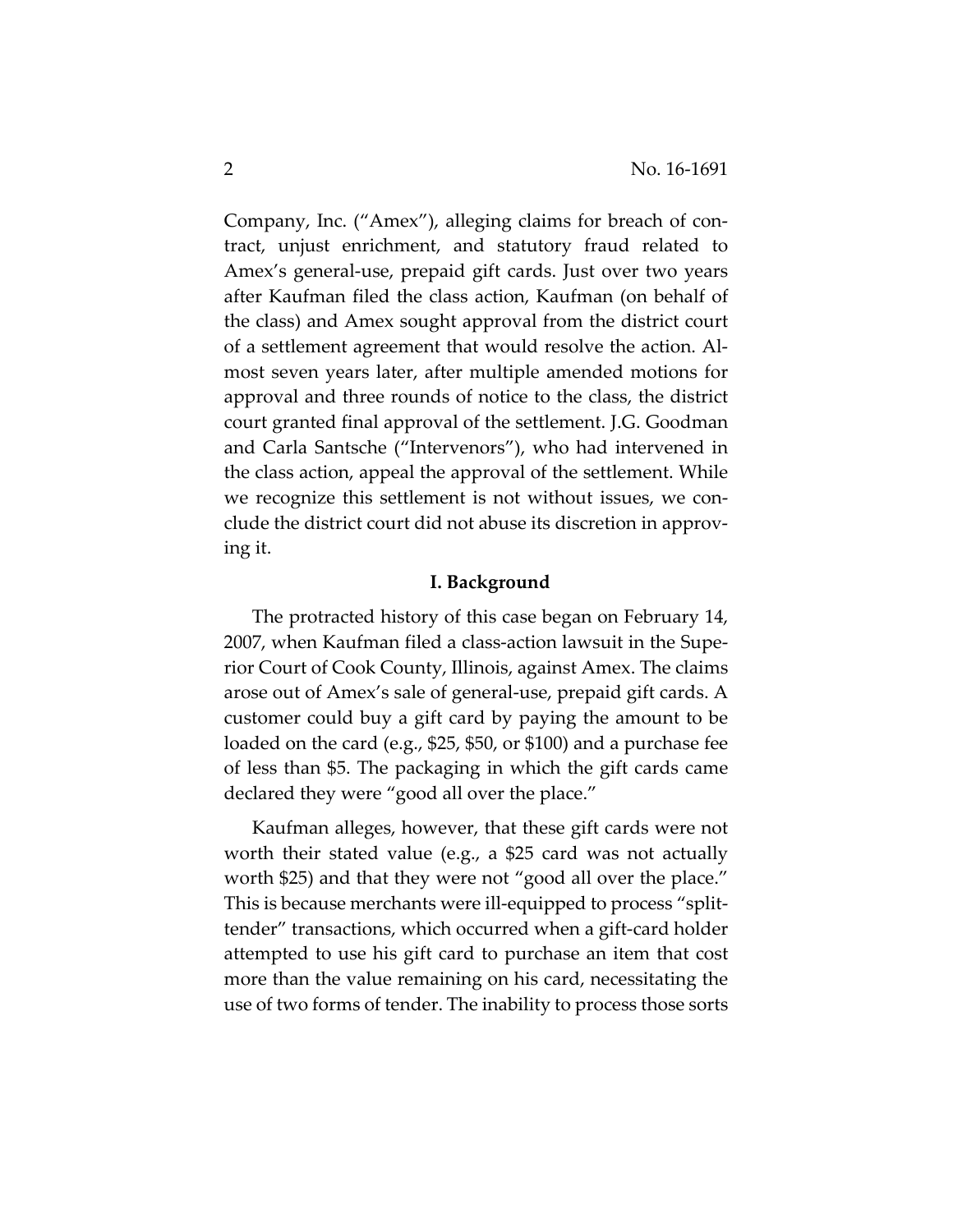of transactions led to rejected cards and languishing balances, as gift-card holders could not use the relatively small amounts remaining on their cards.

Those balances did not have to languish for long, though, because after twelve months Amex automatically began charging a \$2 "monthly service fee" against balances on the cards. If a holder wanted to recover the balance of his card from Amex, he could request a check, but only if he paid a \$10 check‐issuance fee. Because of these service and check‐issu‐ ance fees, which resulted in remaining funds on the cards going to Amex, Kaufman alleged Amex had purposely designed its gift‐card program to make it difficult for people to exhaust the balances on their cards, thus lowering their value.

On March 27, 2007, Amex removed the class action to the District Court for the Northern District of Illinois pursuant to the Class Action Fairness Act. 28 U.S.C. § 1332(d)(2). Once in federal court, Amex moved to compel arbitration, citing the arbitration provision in the "American Express Gift Card Cardholder Agreement" that was included with the gift cards. For cards purchased from stores, this agreement was only accessible after purchasing the gift card and opening its packaging.

The district court denied the motion, concluding the pro‐ vision was not part of the contract between Amex and Kauf‐ man. Amex appealed that decision to this court. Shortly there‐ after, Amex and Kaufman engaged in settlement negotiations through this court's Mediation Program. As a result of those negotiations, the parties sought a limited remand of Amex's appeal for the purpose of presenting their settlement to the district court for approval. On February 4, 2009, we granted that request.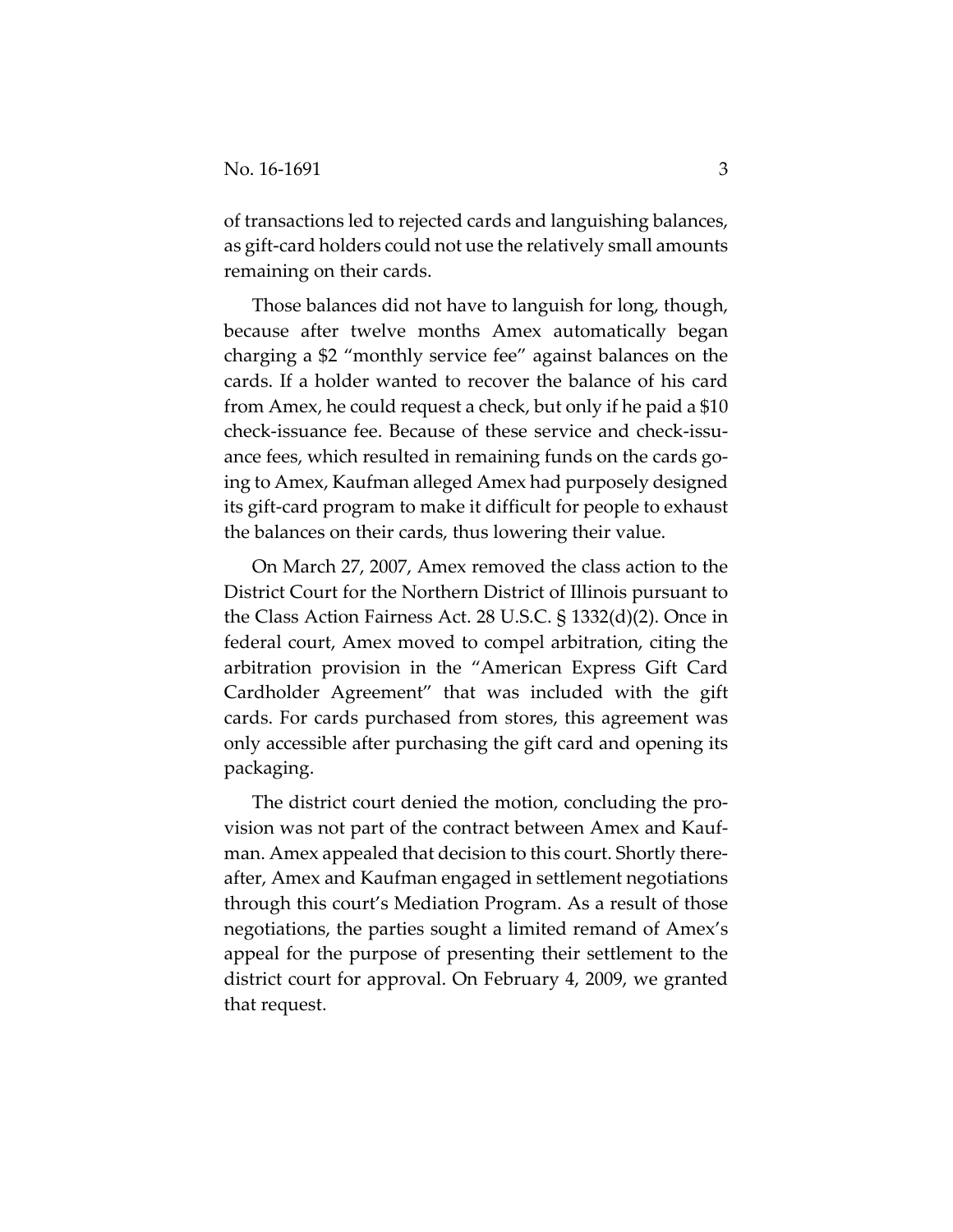After remand, the Intervenors sought entry into the action.1 Intervenor Goodman was the lead plaintiff in a class ac‐ tion in the Eastern District of New York that made similar complaints against Amex arising from issues with split‐ten‐ der transactions and Amex's fee policies. In the briefs filed in this appeal, the Intervenors explain that intervenor Santsche's interest in this case arises from her alleged purchase of a \$100 gift card that had no value when she attempted to use it. On July 15, 2009, the district court granted the motion to inter‐ vene.

Two days before the grant of that motion, Kaufman, joined by a new co‐plaintiff, Kimberly Stegich, individually and on behalf of all others similarly situated ("Plaintiffs"), filed an amended class‐action complaint and a motion for preliminary approval of a settlement of the action. But before the district court addressed that motion, the Plaintiffs amended it. Ac‐ cording to the amended motion, the settlement called for a \$3,000,000 fund. From that fund, class members could receive, in exchange for their release of all claims related to Amex's gift cards, the following payments: (1) up to \$20 in reimburse‐ ment for monthly fees actually paid due to refused split-tender transactions; (2) up to \$8 for monthly fees paid; (3) up to \$5 in reimbursement of any check‐issuance fee paid; and (4) up to \$5 in reimbursement for monthly fees paid simply by

<sup>1</sup> Four other parties also intervened in the action: Gordon Jarratt and Amanda Rudd, who eventually became co-plaintiffs and whose counsel became additional class counsel, and Kambiz and Katayoun Kazemi, who eventually reached a separate settlement of their California class action against Amex and were excluded from the class in this case.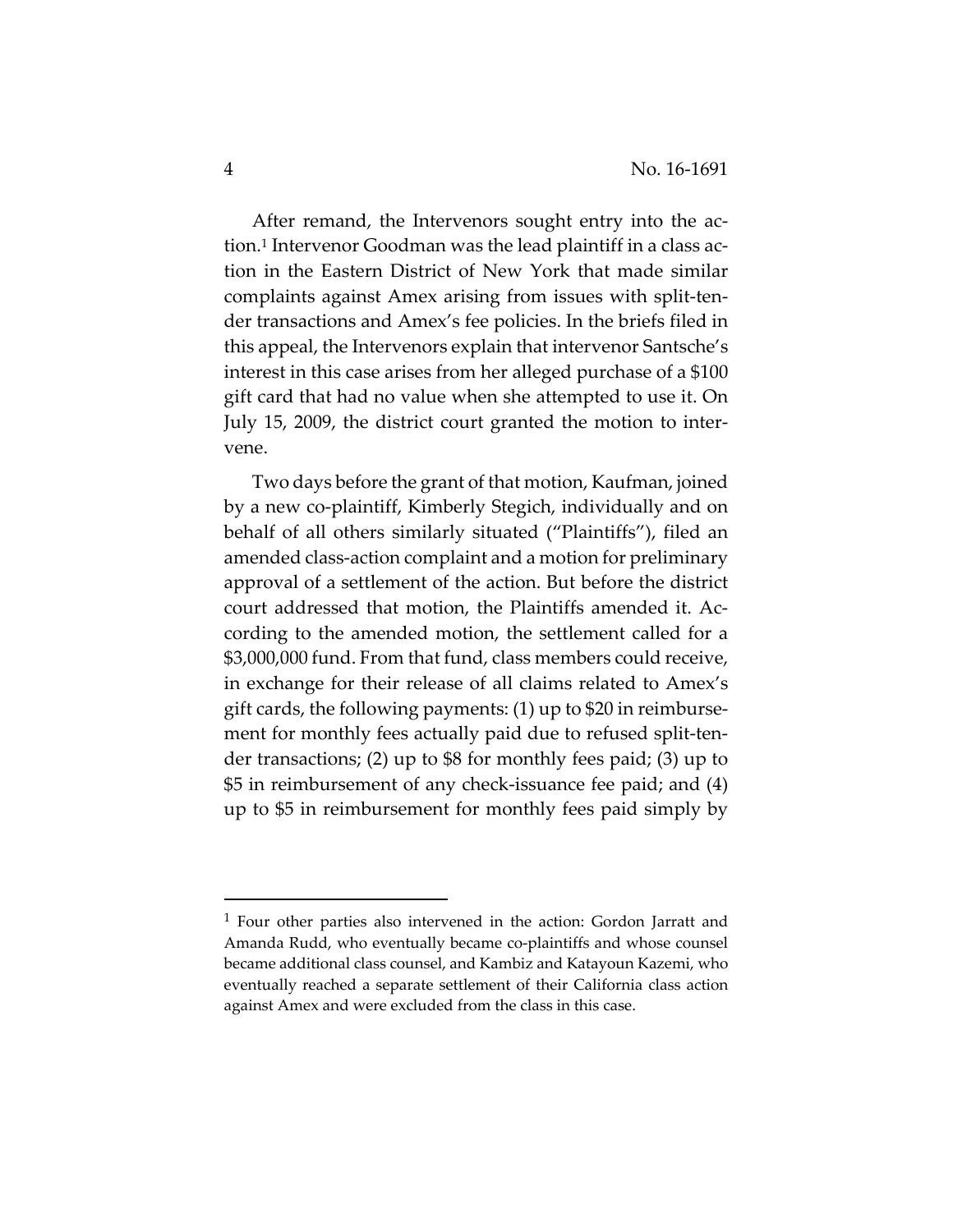attesting to the fact that the fees were paid.2 If any of the \$3,000,000 remained after paying claims, up to \$200,000 would go to a charitable organization as *cy pres*. If more than that remained, up to \$650,000 would go to Amex as reim‐ bursement for the costs of notice and administration. If still more remained, that too would go to the *cy pres*.

In addition to payments from the fund, class members could also take part in two supplemental programs: (1) the "Balance Refund Program," which allowed class members with less than \$25 remaining on their gift cards to request a refund of their balance without paying the check‐issuance fee; and (2) the "Purchase Fee and Shipping/Handling Fee Waiver" program, through which class members could pur‐ chase a new \$100 Amex gift card without paying the purchase fee or shipping and handling fee (a savings of approximately \$10).

The district court entered its order on the Plaintiffs' motion on December 22, 2009. After concluding that the class was certifiable pursuant to Federal Rule of Civil Procedure 23, the court certified the class for settlement purposes, defining the class as

> All purchasers, recipients, holders and users of any and all gift cards issued by American Ex‐ press from January 1, 2002 through the date of preliminary approval of the settlement, includ‐ ing, without limitation, gift cards sold at physi‐ cal retail locations, via the Internet, or through mall cobranded programs. Notwithstanding the

<sup>2</sup> To recover the other benefits, a class member had to provide proof, in‐ cluding a gift‐card number.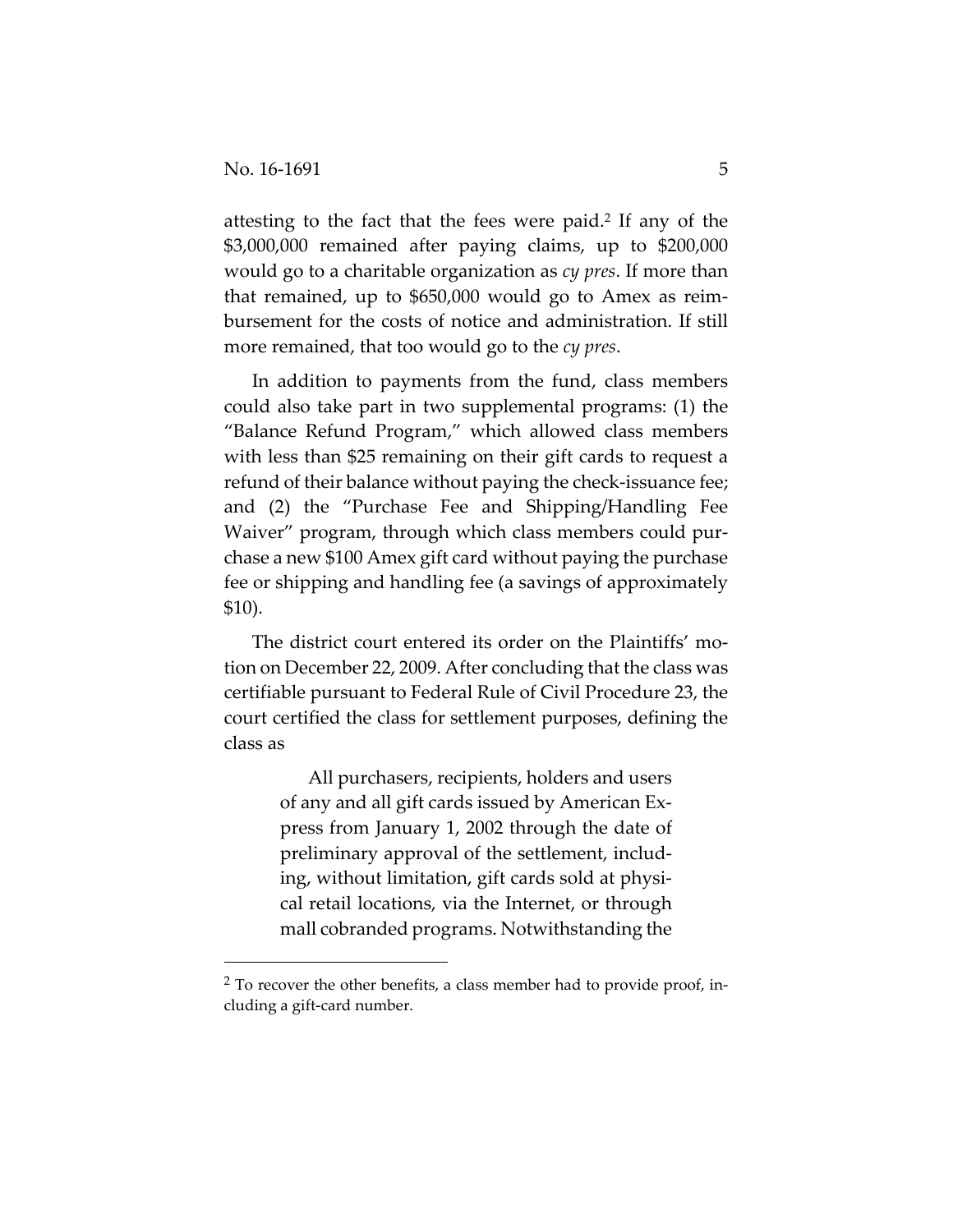foregoing, 'Be My Guest' dining cards are not included within the settlement.

*Kaufman v. Am. Express Travel Related Servs. Co.*, 264 F.R.D. 438, 444 (N.D. Ill. 2009).

Despite certifying the class, the court denied preliminary approval of the settlement. Of particular concern to the court was the inadequacy of the proposed notice, both in form (the Plaintiffs had proposed notice by publication, but the court did not accept the proposition that Amex had no personal‐ identifying data with which to provide individualized notice) and substance (the notice failed "to satisfy the requirements of Rule 23(c)(2)(B)"). *Id.* at 445–46.

The district court addressed the proposed settlement again in an order on August 19, 2010. The court observed that the parties had improved the proposed notice, but now it was too complicated—the court ordered that it should include a concise summary. Additionally, the court noted that, since the initial denial of preliminary approval, Amex had revealed that it *did* have some personal‐identifying information for gift‐card holders, so the court declined to excuse individual notice.

Over a year later, the Plaintiffs filed their Second Amended Motion for Preliminary Approval. The settlement now proposed a fund of \$6,753,269.50. While this fund was considerably larger than the \$3,000,000 initially proposed, it would be drawn against for the costs of notice and admin‐ istration, as well as approved attorneys' fees and lead‐plain‐ tiff incentive awards. The benefits available to the class (the four types of refunds and the supplemental programs) and the release remained substantially the same. This version of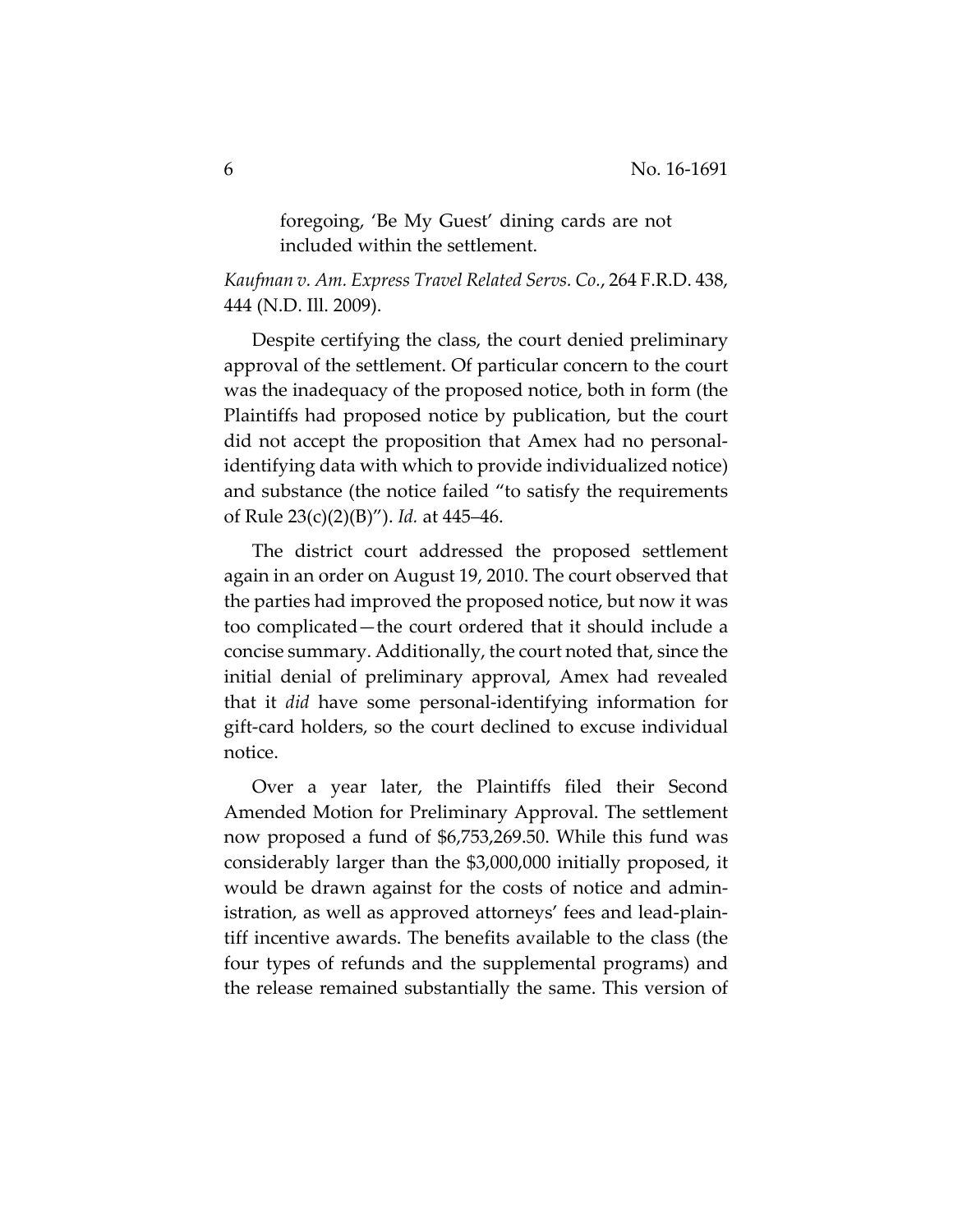the settlement maintained the *cy pres* but removed the \$650,000 reimbursement for Amex. It also called for notice by publication and by direct mail to every class member for which Amex had information.

On September 21, 2011, the district court granted prelimi‐ nary approval of the settlement, appointed the Plaintiffs' counsel as lead class counsel and counsel for two intervening parties as additional class counsel, and again certified the class for purposes of the settlement.3

After providing notice and receiving responses from class members, the Plaintiffs and Amex sought final approval of the settlement on February 16, 2012. However, response to the notice had been "abysmal." Of the approximately 70,000,000 gift cards sold, only 3,456 benefits had been requested, amounting to \$41,510.35.4 As class counsel was requesting \$1,525,000 in fees, the fee‐to‐claims ratio was woefully imbal‐ anced. The district court decided that issues with notice needed to be addressed, and so determined to hire a notice expert. After the Intervenors objected to the appointment of the court's recommended expert due to her affiliation with the firm serving as the settlement administrator, the district court appointed Todd Hilsee, whom the Intervenors had rec‐ ommended.

 $3$  The class definition was amended to exclude "Westfield" branded gift cards due to the Kazemi intervenors pursuing their own relief in California. See *supra*, note 1.

<sup>&</sup>lt;sup>4</sup> This is the number given by the district court in its order denying final approval. Later in the litigation, the district court was provided with in‐ formation suggesting that the actual claims rate was much lower even than that—amounting to a paltry \$11,377.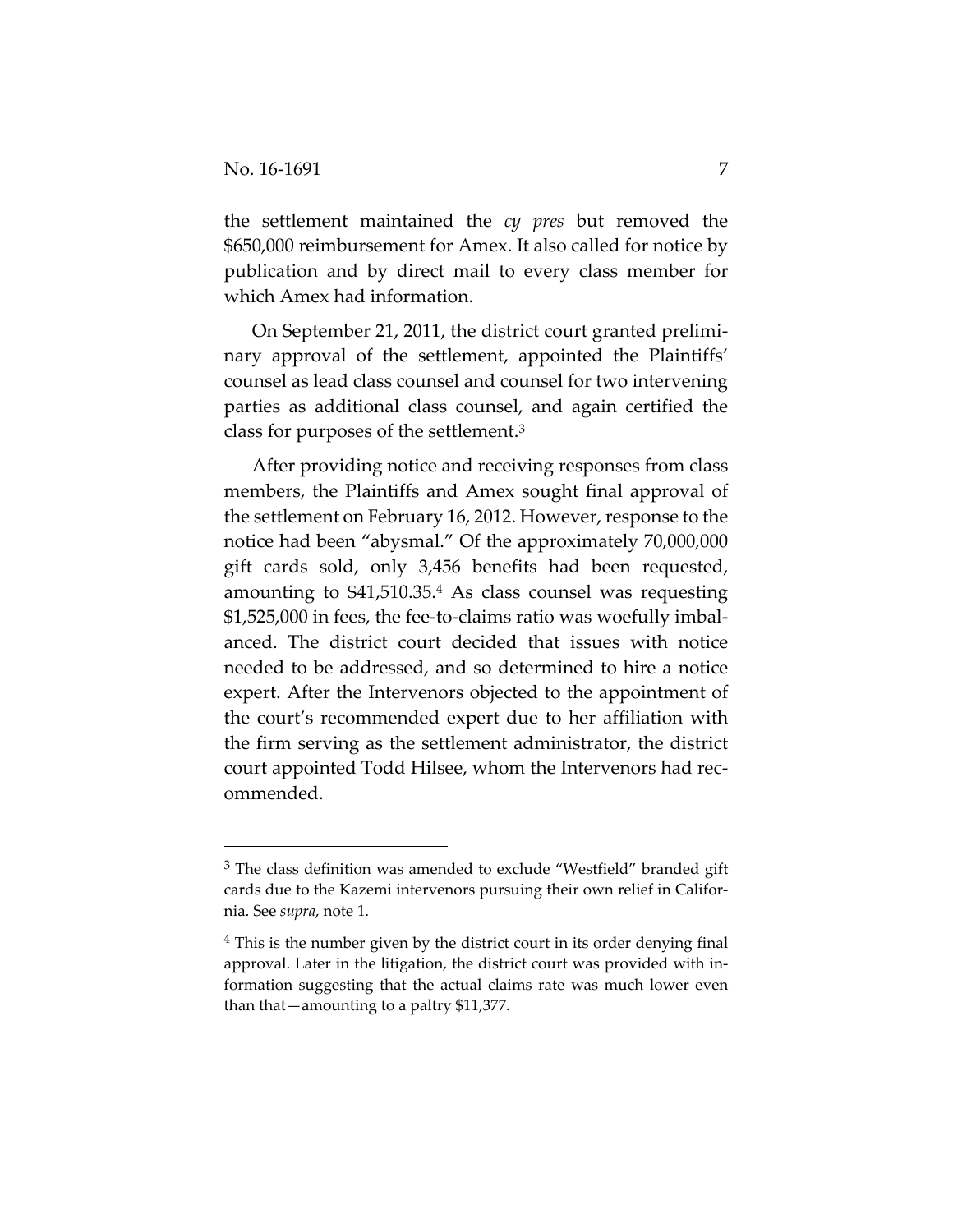The parties worked with Hilsee to create a supplemental notice program, and after its implementation the Plaintiffs once again moved for final approval of the settlement on May 28, 2014. The supplemental notice plan had provided notice to approximately 70% of the class, and over 32,500 claims were filed. While these numbers were not ideal, they repre‐ sented an astronomical improvement over the results of the first round of notice. There were only five objections, and eighty class members chose to opt out.

Despite this solid improvement in the response to the no‐ tice, the district court again denied final approval. The court did so for two reasons: (1) though no longer as blatant as the first proposal, the settlement still provided for Amex to be re‐ imbursed for the costs of providing the first, unsuccessful no‐ tice; and (2) the court felt bound by our decision in *Redman v. RadioShack Corp.*, 768 F.3d 622, 637–38 (7th Cir. 2014), which was decided after the Plaintiffs filed their motion for final ap‐ proval but before the district court issued its order, to com‐ mand yet another round of notice concerning motions for attorneys' fees.

After this third round of notice, the district court granted final approval of the settlement on March 2, 2016. The greater part of a decade had elapsed since Kaufman filed his com‐ plaint in the Superior Court of Cook County, Illinois, and nearly seven years had passed since the first motion for pre‐ liminary approval of the settlement. The district court deter‐ mined that the settlement was fair, reasonable, and adequate, but referred to final approval as the "least bad option." *Kauf‐ man v. Am. Express Travel Related Servs. Co.*, No. 07‐cv‐1707, 2016 WL 806546, at \*1 (N.D. Ill. Mar. 2, 2016). Based on the affidavit of an Amex employee, the court concluded the total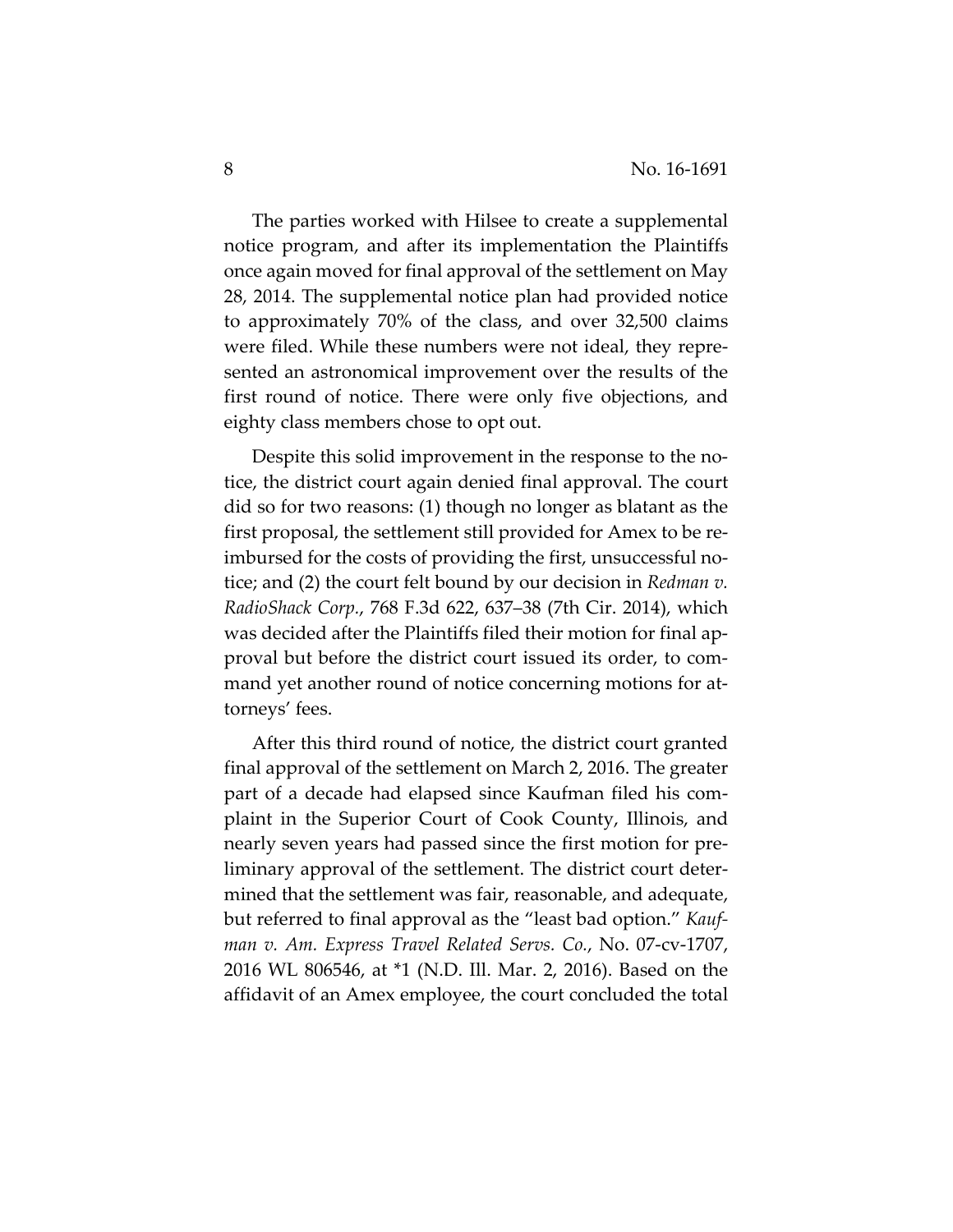value of the claims at issue was approximately \$9.6 million. It then calculated that, considering the total number of claims received and the value of the supplemental programs (the waived purchase, shipping and handling, and check‐issuance fees), the total benefit to the class from the settlement was \$1.8 million. The court determined that this was within the range of a reasonable settlement given the class's likelihood of not recovering the full \$9.6 million. In reaching that decision, the district court considered Amex's defenses, most notably its still-pending appeal of the denial of its motion to compel arbitration.

The district court also remarked that if the case continued, it would be extremely costly and difficult, and that there was, even considering the fact that notice was not perfect, a small rate of opt-outs and objectors. After addressing the objections that had been filed, the court observed that this settlement was seven years in the making and had involved the participation of four mediators and a notice expert. In light of all of those considerations, the court found that the parties had ne‐ gotiated the settlement in good faith, and it approved the set‐ tlement.

Having approved the settlement, the court turned to attor‐ neys' fees. The Plaintiffs' counsel had requested \$1,235,000 in fees and another \$40,000 in expenses, which they claimed amounted to 30.7% of the settlement. Additional class counsel requested \$250,000 in fees. Counsel for the Intervenors re‐ quested \$1,500,000 in fees. The district court ultimately awarded \$1,000,000 in fees and \$40,000 in expenses to the Plaintiffs' counsel, \$250,000 in fees to additional class counsel, and \$700,000 in fees to counsel for the Intervenors.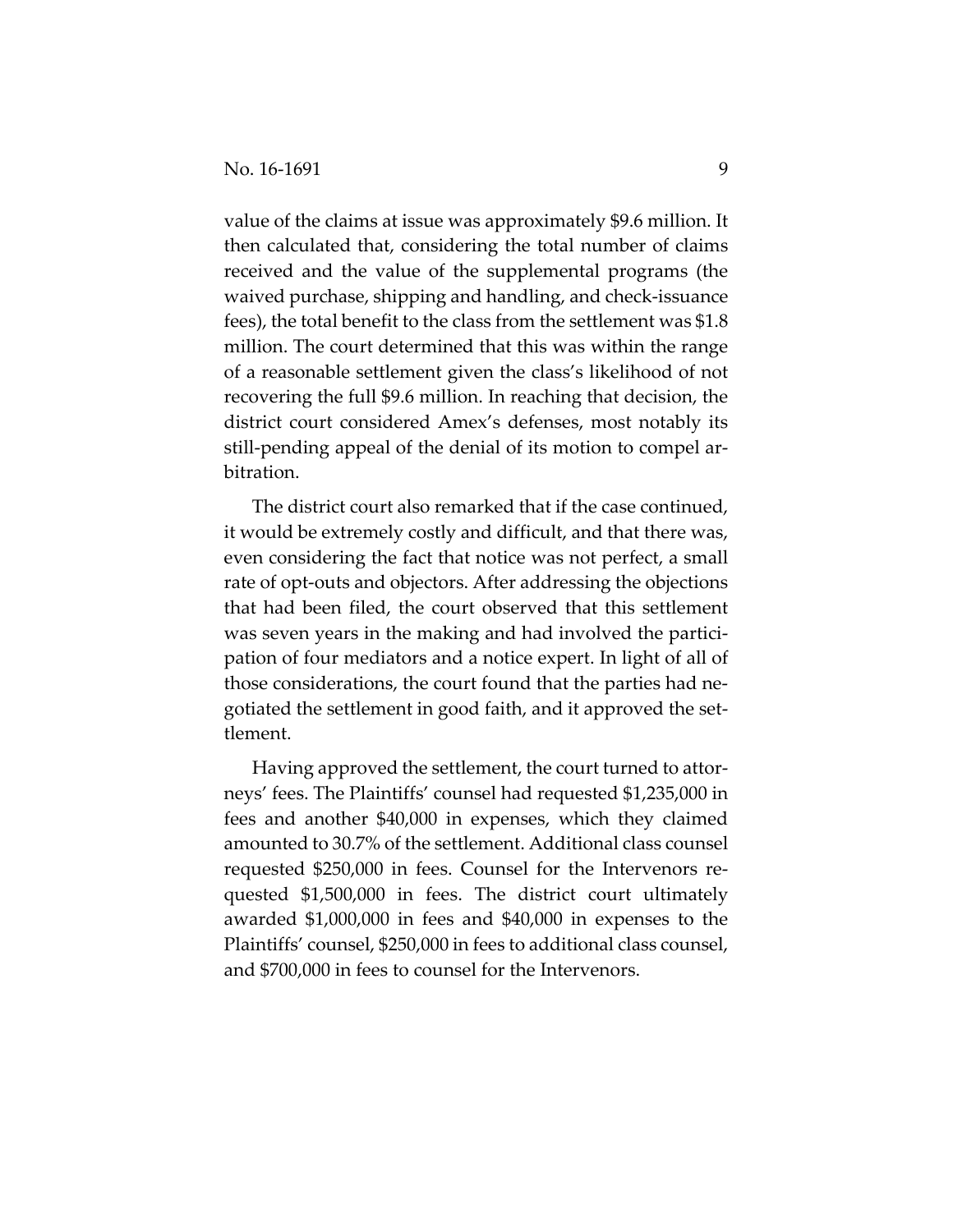In the final tally, attorneys would be receiving \$1,950,000 from the settlement, while class members would receive approximately \$1,800,000. The district court did not like this, but found it acceptable as any reduction in fees would not go to the benefit of the class. Any excess would go either to the *cy pres* or to Amex.

The Intervenors appeal the approval of the settlement and the awards of attorneys' fees.

#### **II. Analysis**

A district court may approve a settlement of a class action if it concludes that it "is fair, reasonable, and adequate." Fed. R. Civ. P. 23(e)(2); see also *Isby v. Bayh*, 75 F.3d 1191, 1196 (7th Cir. 1996). We review a district court's approval of a class‐ac‐ tion settlement only for abuse of discretion. *In re Southwest Airlines Voucher Litig.*, 799 F.3d 701, 711 (7th Cir. 2015). That said, we "require<sup>[]</sup> district judges to exercise the highest degree of vigilance in scrutinizing proposed settlements of class actions," due to the risk that attorneys for the class will "place their pecuniary self‐interest ahead of that of the class." *Reyn‐ olds v. Beneficial Nat'l Bank*, 288 F.3d 277, 279 (7th Cir. 2002). Indeed, we have repeatedly stated that district courts should act as the "fiduciary of the class," subject "to the high duty of care that the law requires of fiduciaries." *Id.* at 279–80; *accord Synfuel Techs., Inc. v. DHL Express (USA), Inc.*, 463 F.3d 646, 652–53 (7th Cir. 2006).

On appeal, the Intervenors challenge four decisions of the district court: (A) the district court erred by not requiring the filing of briefs in support of the settlement prior to the dead‐ line to object to the settlement; (B) the district court erred in determining that Amex's arbitration appeal posed a risk to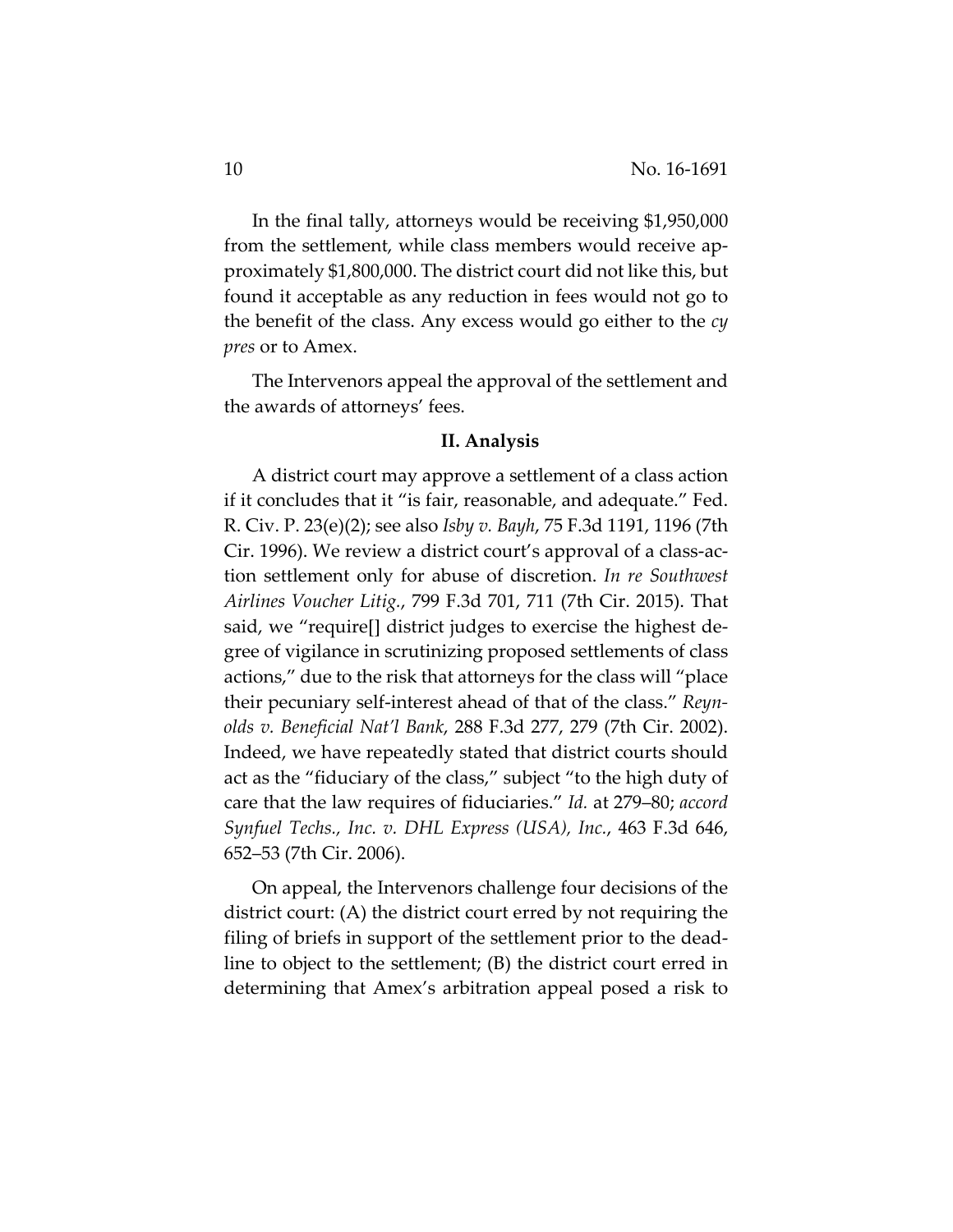the class's success; (C) the district court erred in approving the settlement given the breadth of the release; and (D) the district court erred in not awarding most, if not all, of the at‐ torneys' fees to the Intervenors' counsel. We address each in turn.

#### **A. The Filing of Briefs**

The Intervenors acknowledge that there is no express re‐ quirement in the Federal Rules or in the case law requiring the proponents of a class‐action settlement to file their briefs in support of the settlement prior to the expiration of the time to object to the settlement. However, they argue that this pro‐ cedure is compelled as a matter of due process and that it is a natural extension of our decision in *Redman* and the Ninth Circuit's decision in *In re Mercury Interactive Corp. Securities Litigation*, 618 F.3d 988 (9th Cir. 2010), upon which *Redman* re‐ lied. We disagree.

In *Mercury Interactive Corp.*, the Ninth Circuit held that a district court must "set the deadline for objections to counsel's fee request on a date *after* the motion and documents supporting it have been filed." *Id.* at 993. The court so held based on "[t]he plain text of  $[Rule 23(h)]$ ," which provides that requests for attorneys' fees must be made by motion and that class members "may object to the motion." *Id.* (quoting Fed. R. Civ. P. 23(h)). This language implied that class members must "be allowed an opportunity to object to the fee 'motion' itself, not merely to the preliminary notice that such a motion will be filed." *Id.* at 993–94. Without the details provided by a motion (such as the amount of hours worked and the tasks com‐ pleted), a potential objector "could make only generalized ar‐ guments about the size of the total fee." See *id.* at 994.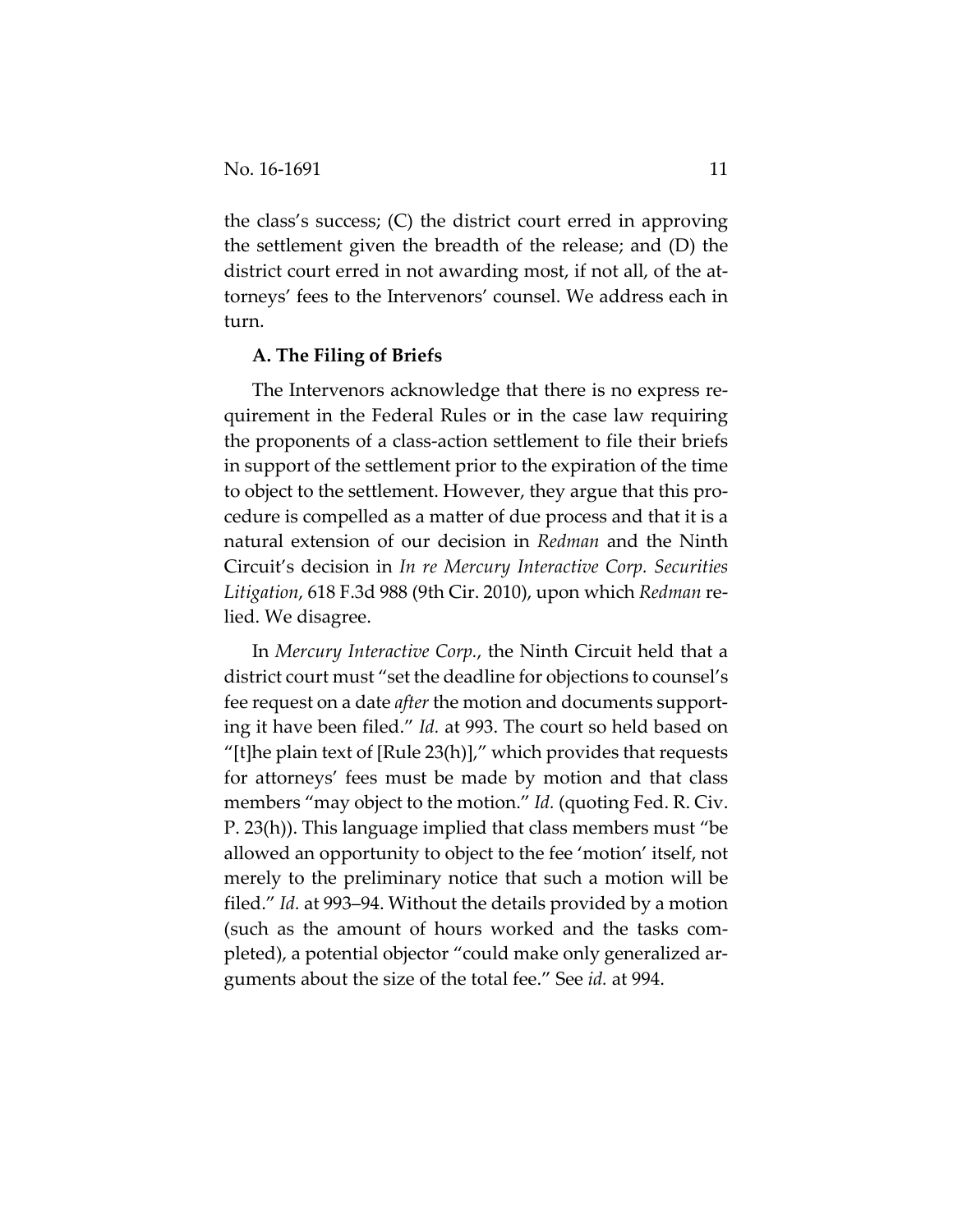In *Redman*, we adopted the Ninth Circuit's reasoning and reversed the approval of a class-action settlement in part because the district court had provided for the filing of motions seeking attorneys' fees after the deadline for class members to object to the settlement. See 768 F.3d at 637–38. We concluded that the scheduling violated Rule 23(h) by handicapping those who wished to object to the fee motions. *Id.*

The Intervenors urge us to extend *Redman*'s reach to apply to the filing of briefs in support of settlement before the dead‐ line to object. But, as the Ninth Circuit made clear, the plain text of Rule 23(h), which deals exclusively with attorneys' fees and costs, is what requires parties to file motions for attor‐ neys' fees before the deadline to object to the settlement. There is no such requirement for the filing of briefs in support of a settlement agreement. On the contrary, Rule 23(e), which governs the approval of class‐action settlements, only re‐ quires that notice of the proposed settlement be directed "in a reasonable manner to all class members who would be bound by the proposal," and that "[a]ny class member may object to the proposal if it requires court approval under this subdivi‐ sion (e)." Fed. R. Civ. P. 23(e)(1), (5). Rule 23(e) thus only re‐ quires that class members be given an opportunity to object to the proposed settlement—the Rule has no provision that would require parties to file briefs in support of the settlement prior to the deadline to file objections.

The differing procedures make sense. In the fee‐request context, the general notice may give parties information con‐ cerning the total amount of fees requested, but no details. To require a party to object based on an aggregate number alone would be fruitless, as there would be no specifics to dispute. See *In re Mercury Interactive Corp.*, 618 F.3d at 994 (requiring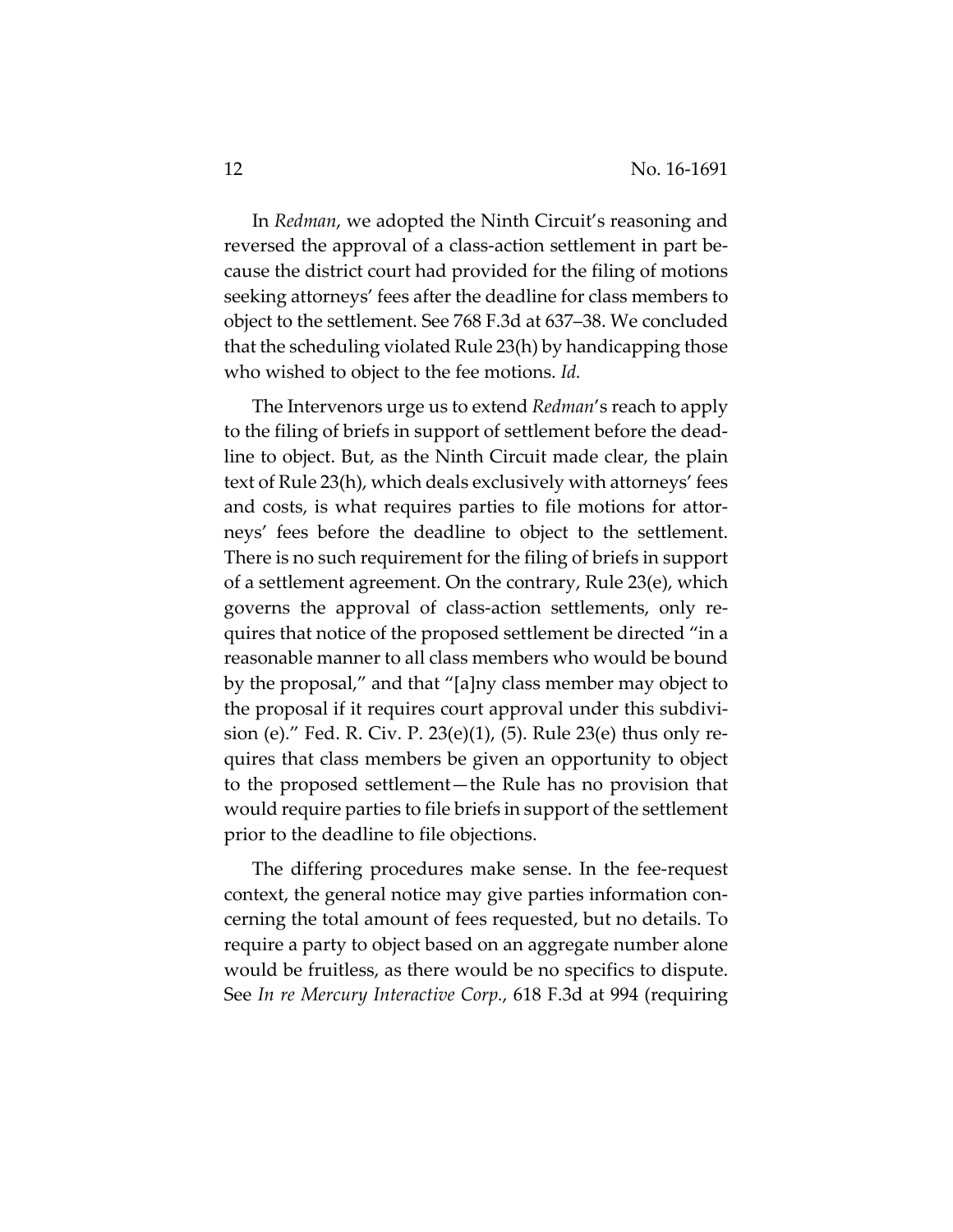the filing of fee motions before the deadline for objections be‐ cause "[i]t ensures that the district court, acting as a fiduciary for the class, is presented with adequate, and adequately‐ tested, information to evaluate the reasonableness of a pro‐ posed fee"). On the other hand, the notice of a proposed set‐ tlement should provide class members with all the infor‐ mation they need to make an informed decision to file a claim, opt out, or object. See generally *Phillips Petroleum Co. v. Shutts*, 472 U.S. 797, 812 (1985) ("[A] fully descriptive notice … sent first‐class mail to each class member, with an explanation of the right to 'opt out,' satisfies due process."). There is no need for the briefs of the parties in favor of settlement to be filed first. In addition, we have repeatedly told district courts to consider the amount of opposition to a proposed settlement in deciding whether to approve it. E.g., *Synfuel Techs., Inc.*, 463 F.3d at 653; *Isby*, 75 F.3d at 1199. Briefs in support of a pro‐ posed settlement thus routinely address the subject, which they could not do if the deadline for objections had not al‐ ready passed. Accordingly, we conclude that our holding in *Redman* does not compel the procedure the Intervenors pro‐ pose, and the district court did not err in declining to employ that procedure.

#### **B. The Arbitration Defense**

Though we have elucidated several factors to guide a dis‐ trict court's analysis of whether a proposed settlement is fair, reasonable, and adequate, we have repeatedly stated that "[t]he 'most important factor relevant to the fairness of a class action settlement' is … 'the strength of plaintiff's case on the merits balanced against the amount offered in the settle‐ ment.'" *Synfuel Techs., Inc.*, 463 F.3d at 653 (quoting *In re Gen. Motors Corp. Engine Interchange Litig.*, 594 F.2d 1106, 1132 (7th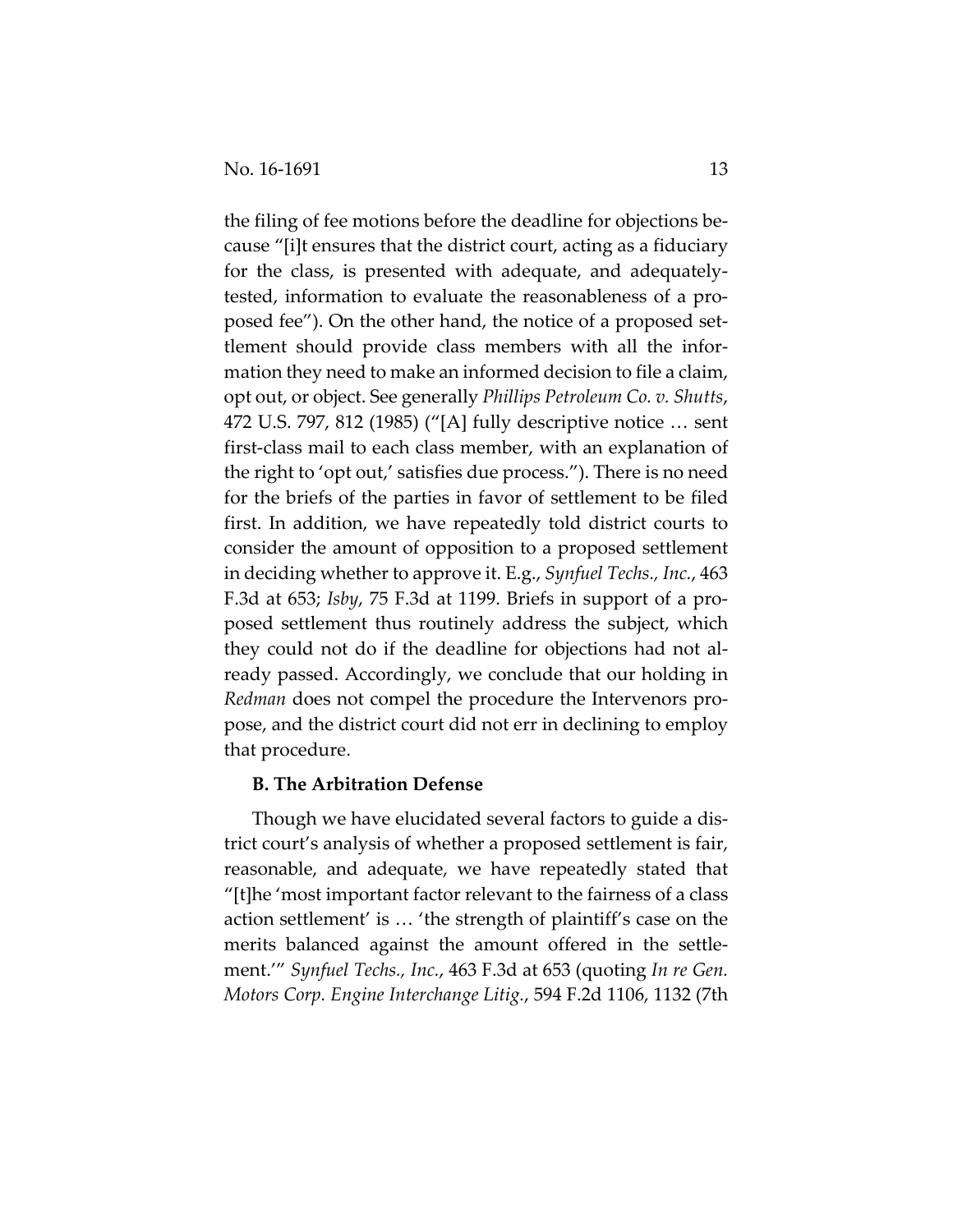Cir. 1979)); accord *Isby*, 75 F.3d at 1199. In analyzing this fac‐ tor, the district court should consider "the range of possible outcomes and ascrib[e] a probability to each point on the range." *Synfuel Techs., Inc.*, 463 F.3d at 653 (alteration in origi‐ nal) (quoting *Reynolds,* 288 F.3d at 285). This requires acknowledgment of potential defenses and the risk of failure for the class. See *Williams v. Rohm and Haas Pension Plan*, 658 F.3d 629, 634 (7th Cir. 2011). However, we have instructed the dis‐ trict courts "to refrain from resolving the merits of the contro‐ versy or making a precise determination of the parties' re‐ spective legal rights." *Isby*, 75 F.3d at 1196–97 (quoting *E.E.O.C. v. Hiram Walker & Sons, Inc.*, 768 F.2d 884, 889 (7th Cir. 1985)). We have also taught that the *Synfuel*/*Reynolds* eval‐ uation of potential outcomes need not always be quantified, particularly where there are other reliable indications that the settlement reasonably reflects the relative merits of the case. See *Wong v. Accretive Health, Inc.*, 773 F.3d 859, 864 (7th Cir. 2014).

The Intervenors argue that the district court improperly analyzed this factor by giving too much weight to Amex's po‐ tential arbitration defense. The district court concluded there was a significant risk that this court would reverse the district court's decision and send the action to arbitration, where the Plaintiffs would likely receive nothing. Because of that risk, the district court concluded that the approximately \$1.8 mil‐ lion the class would receive from the settlement was a reasonable recovery. To support that conclusion, the district court cited two recent decisions of the Supreme Court and a recent decision of this court enforcing arbitration provisions in con‐ tracts: *American Express Co. v. Italian Colors Restaurant*, 133 S. Ct. 2304, 2307, 2312 (2013), which required enforcement of an arbitration provision despite the fact that "the plaintiff's cost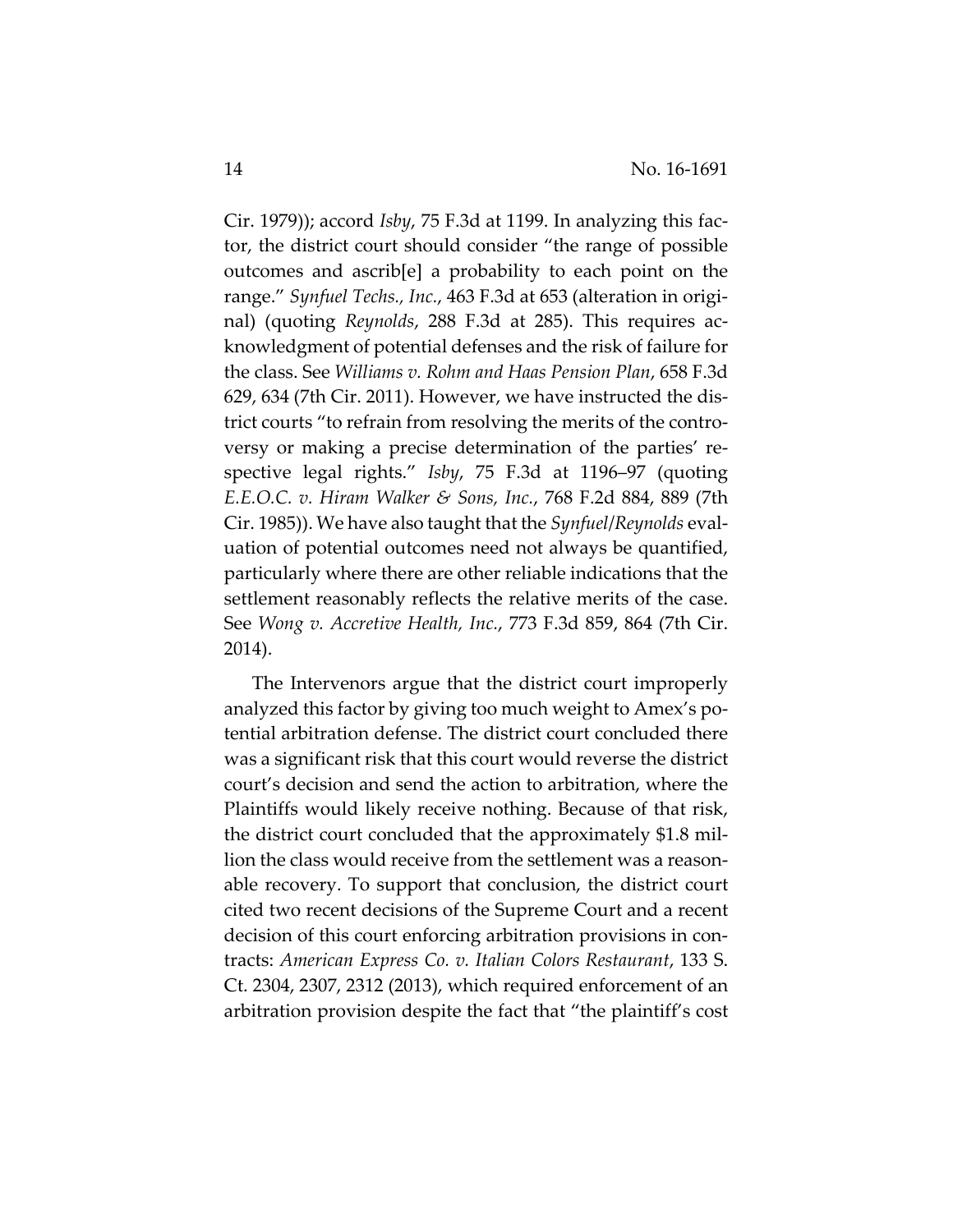of individually arbitrating a federal statutory claim exceeds the potential recovery," *AT&T Mobility LLC v. Concepcion*, 563 U.S. 333, 336, 348 (2011), which held that a state rule "condi‐ tioning the enforceability of certain arbitration agreements on the availability of classwide arbitration procedures" was preempted by the Federal Arbitration Act, and *Gore v. Alltell Communications, LLC*, 666 F.3d 1027, 1030 (7th Cir. 2012), which determined that the arbitration provision in one contract between the parties compelled arbitration of a claim aris‐ ing under a different contract between the parties.

The Intervenors maintain that these cases are inapposite to the consideration of the effect of Amex's arbitration defense in this case. They point out that the cited cases all deal with the enforceability of arbitration provisions contained in con‐ tracts between the parties, and that, they claim, is not the sit‐ uation here. Here, the district court denied Amex's motion to compel arbitration not because it concluded that the provision was unconscionable or otherwise unenforceable, but because it determined that the provision was not a part of the contract between Amex and Kaufman.

It did so in reliance on our decisions in *ProCD, Inc. v. Zei‐ denberg*, 86 F.3d 1447 (7th Cir. 1996), and *Hill v. Gateway 2000, Inc.*, 105 F.3d 1147 (7th Cir. 1997). In those cases, we concluded that contract terms contained on the inside of a product's packaging (and thus only discoverable after purchase) be‐ come part of the contract between the purchaser and the seller so long as the purchaser had "an opportunity to read the terms and to reject them by returning the product." *Gateway 2000, Inc.*, 105 F.3d at 1148. The district court applied this rule to the Cardholder Agreement and concluded that there was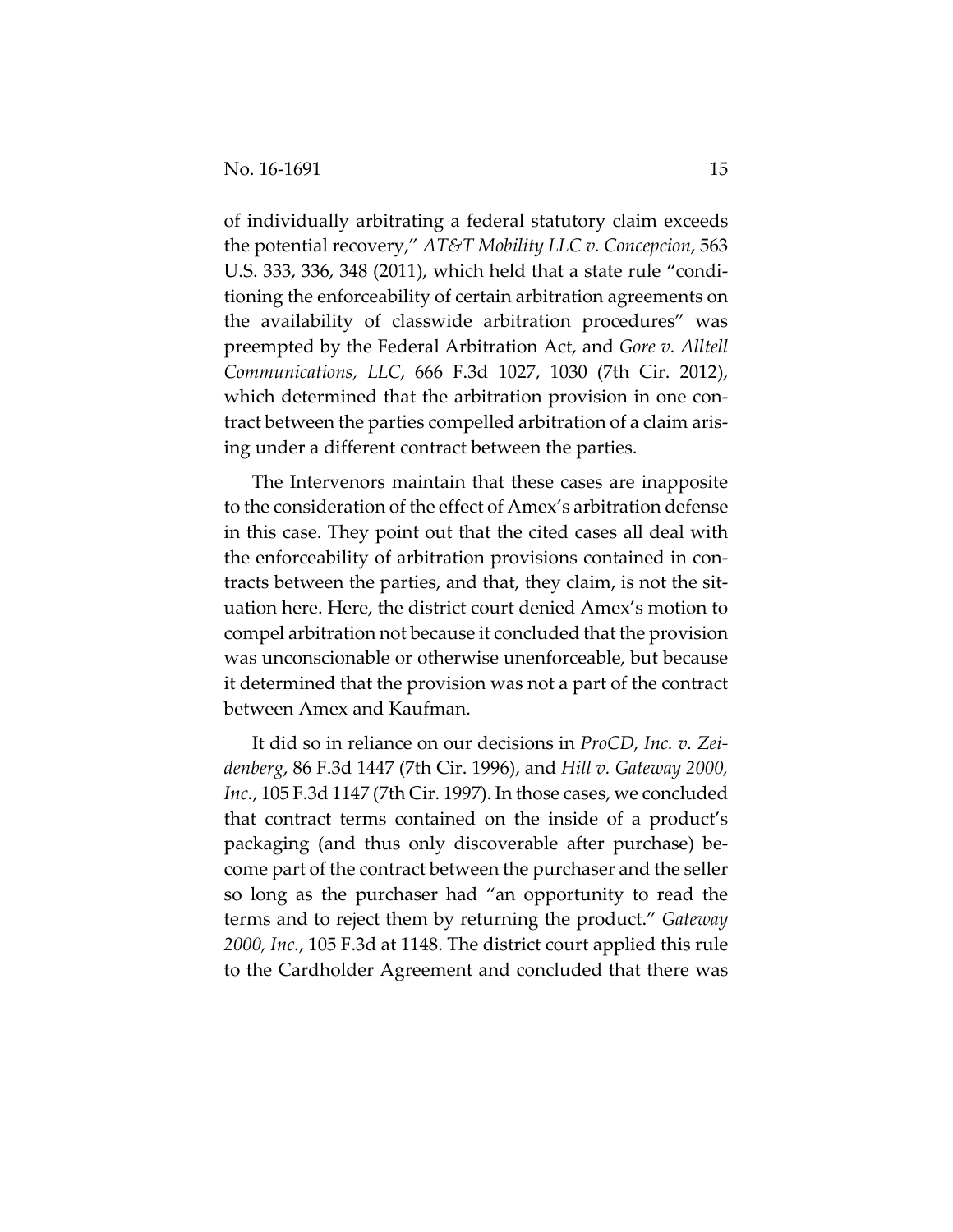not a sufficient opportunity to reject the terms of the agree‐ ment by returning the card, so the terms contained inside the packaging were not terms of the contract between Kaufman and Amex. *Kaufman v. Am. Express Travel Related Servs. Co.*, No. 07‐C‐1707, 2008 WL 687224, at \*8 (N.D. Ill. Mar. 7, 2008). Having resolved the motion in that way, the district court did not reach the question of enforceability. *Id.*; see also *United Steelworkers of Am. v. Warrior & Gulf Navigation Co.*, 363 U.S. 574, 583 (1960) ("[A] party cannot be required to submit to ar‐ bitration any dispute which he has not agreed so to submit."). Because the district court did not address the contract-formation issue in its order approving the settlement, the Intervenors believe the court abused its discretion.

The court's reasoning in its order on final approval of the settlement certainly puts the enforceability cart before the contractual horse. Still, we do not believe that the district court abused its discretion in concluding that the pending ap‐ peal concerning the arbitration provision is a significant po‐ tential bar to the class's success in this action.

To begin with, our review of the district court's decision to deny arbitration would be de novo. *Sgouros v. TransUnion Corp.*, 817 F.3d 1029, 1033 (7th Cir. 2016) (noting de novo re‐ view of contract-formation and arbitration-enforceability questions). Thus, the inquiry into whether the terms included in the gift‐card packaging became part of the contract be‐ tween the parties would be a question for this court to decide without deference to the district court's conclusions. That adds to the uncertainty surrounding the outcome, and in‐ creases the risk to the class. See *Williams*, 658 F.3d at 634–35 ("The prospect of appellate review affects the risk and costs (in time and money) of the litigation.").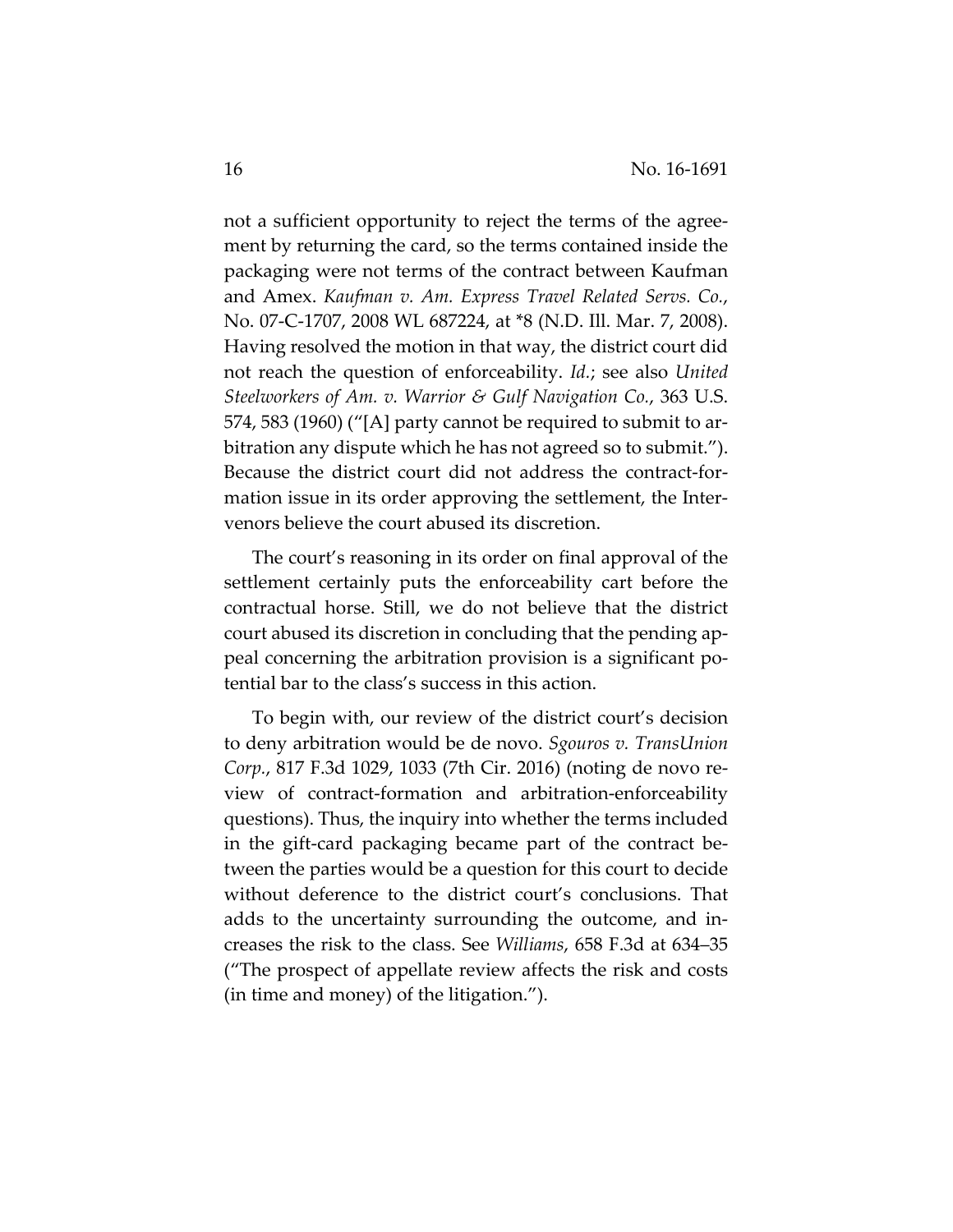And if we were to conclude that the arbitration provision was part of the contract between the parties, then there is little doubt we would enforce it. The parties do not dispute that the claims at issue in this case fall within the scope of the provi‐ sion, and the law clearly favors enforcement of arbitration provisions in contracts, as the district court noted. See, e.g., *AT&T Mobility LLC*, 563 U.S. at 339. In light of those consider‐ ations, the district court's conclusion was not an abuse of dis‐ cretion.

### **C. Overbreadth**

The settlement class is defined to include, with only a few exceptions, all those who held Amex gift cards from January 2002 through September 21, 2011. Per the terms of the settle‐ ment, the members of the class are releasing "any and all rights, duties, obligations, claims, actions, causes of action or liabilities … that relate to any and all Gift Cards issued by American Express (or any affiliate thereof) from January 1, 2002 through [September 21, 2011]."

The Intervenors believe this release is overbroad. They contend it releases claims that are not receiving compensation from the settlement. Specifically, the Intervenors highlight the alleged claim of intervenor Santsche, who alleges she pur‐ chased a \$100 gift card by paying the purchase fee, but then the gift card was literally unusable because it had no value. The Intervenors maintain that Santsche's case is one of many, constituting "hundreds of millions of dollars of unjustified 'up‐front' fees." As the settlement only proposes compensa‐ tion for the payment of the \$2 per month maintenance fees and the check‐issuance fees, the Intervenors say that class members with claims like Santsche's are giving up their claims while receiving nothing in return.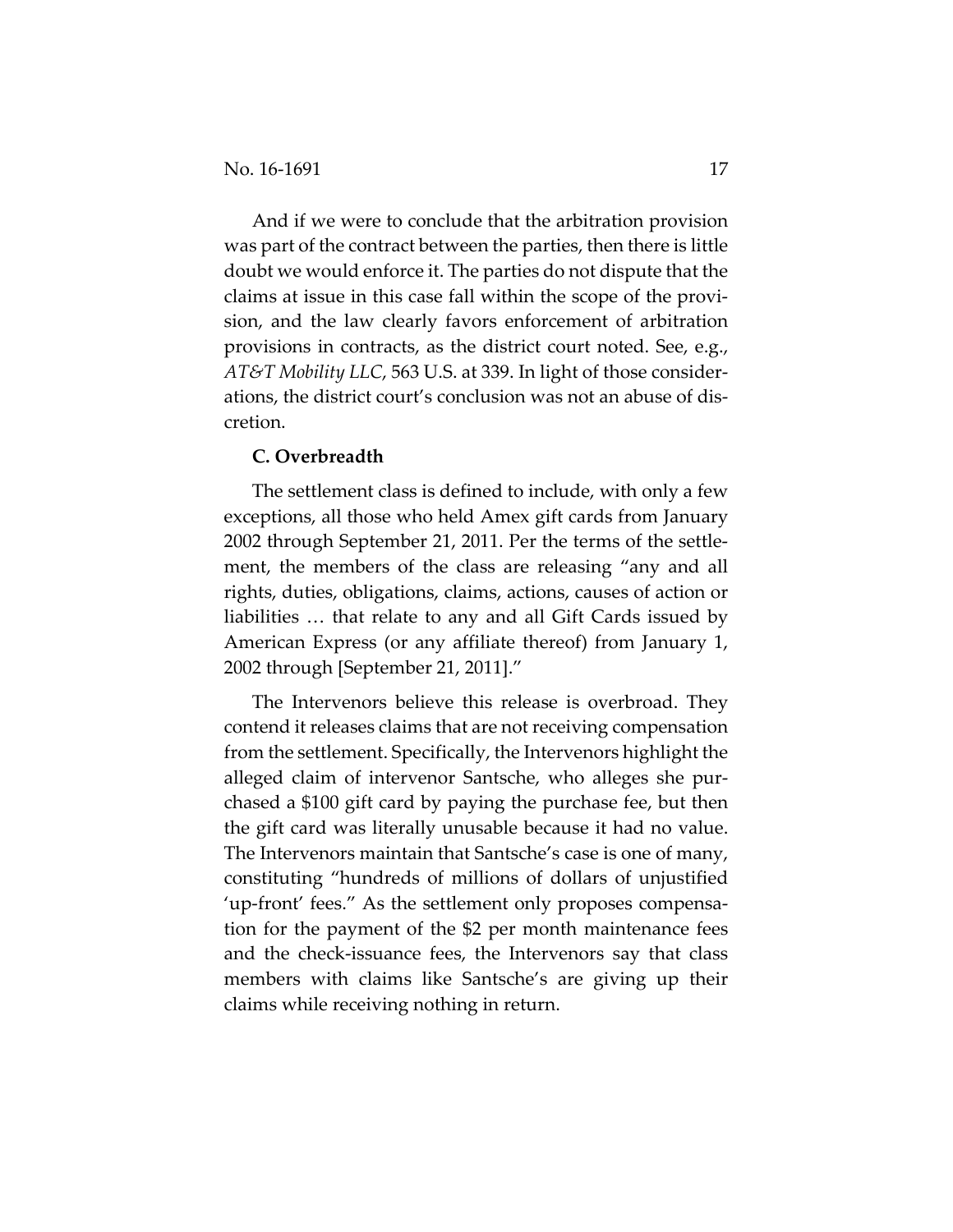The district court acknowledged that the release would cover the Intervenors' alleged \$0‐balance claims and that "the breadth of the release is one of the problems with the settle‐ ment." *Kaufman*, 2016 WL 806546, at \*9. "[B]ut," the court con‐ cluded, "on balance, the court does not believe the breadth of the release justifies rejecting the settlement." *Id.*

"A settlement offer is a compromise and may include a re‐ lease of claims not before the court." *Oswald v. McGarr*, 620 F.2d 1190, 1198 (7th Cir. 1980). Nevertheless, because of the unique situation posed by a class action—whereby attorneys for the class may be incentivized to accept inadequate settle‐ ment terms so long as they receive their fees—it is necessary for a court to scrutinize what claims the class is giving up and what the class is receiving in exchange. See *Reynolds*, 288 F.3d at 283–84.

Here, the district court's conclusion was not an abuse of discretion because there was no admissible evidence that the purported claims existed. The total size of the class in this case is not known, but the district court referred to an estimated range of 17.7 to 36.9 million people. Thanks to the district court's decision to appoint a notice expert, notice was pro‐ vided to this massive class in a reasonable and effective man‐ ner, reaching approximately 70% of the members. Assuming the veracity of the Intervenors' allegations, it is probable that at least some of the persons with \$0‐balance claims received notice. However, no party submitted any admissible evidence of those claims—not even an affidavit or declaration from Santsche herself. Granted, it is not an objector's duty to show that the settlement is inadequate. See *Gautreaux v. Pierce*, 690 F.2d 616, 630 (7th Cir. 1982). But the burden on the proponents to support the settlement should not extend to an affirmative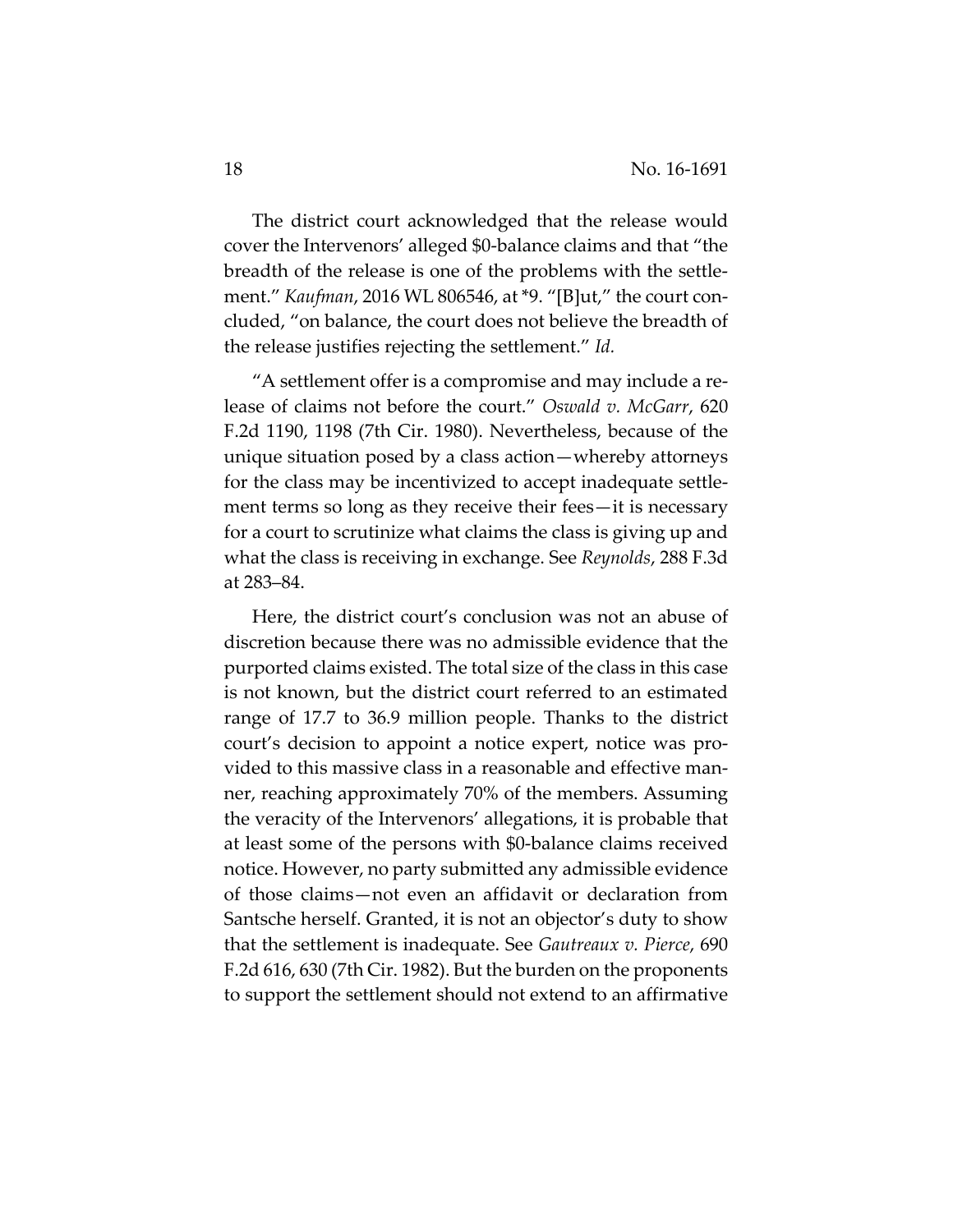duty to rebut every allegation an objector makes. See *id.* at 631. In the absence of any admissible evidence that the pur‐ ported claims even exist, the district court's conclusion that the release of these claims was not a sufficient reason to deny approval of the settlement was not an abuse of discretion.

#### **D. Attorneys' Fees**

In reviewing the award of attorneys' fees, "'[w]e review the district court's methodology de novo to determine whether it reflects procedure approved for calculating awards,' and we review the reasonableness of the award for abuse of discretion." *Williams*, 658 F.3d at 635–36 (quoting *Sut‐ ton v. Bernard*, 504 F.3d 688, 691 (7th Cir. 2007)).

The district court awarded the Plaintiffs' counsel \$1,000,000 in fees, additional class counsel \$250,000 in fees, and the Intervenors' counsel \$700,000 in fees. The Intervenors do not challenge the methodology used to determine these fee awards, instead focusing on the amounts of the awards them‐ selves. The Intervenors (or, perhaps more accurately, their counsel) maintain the district court erred in failing to award them most, if not all, of the attorneys' fees in this case.<sup>5</sup> They

<sup>5</sup> In many ways, this argument is emblematic of what is wrong with class actions. The Intervenors spend a vast majority of their 49‐page brief to this court attacking the settlement as unfair, unreasonable, and inadequate. They claim it releases hundreds of millions of dollars' worth of claims without receiving anything for those claims. Yet, when it comes time to divvy up the money, their counsel is right there with open hands, claiming not only that they helped make the settlement better than it could have been, but that they are *solely* responsible for the settlement's success. We do not mention this *chutzpah*, as similar conduct has been called in the past, see *Mirfasihi v. Fleet Mortg. Corp.*, 551 F.3d 682, 687 (7th Cir. 2008), to criticize counsel for the Intervenors—they are just looking out for their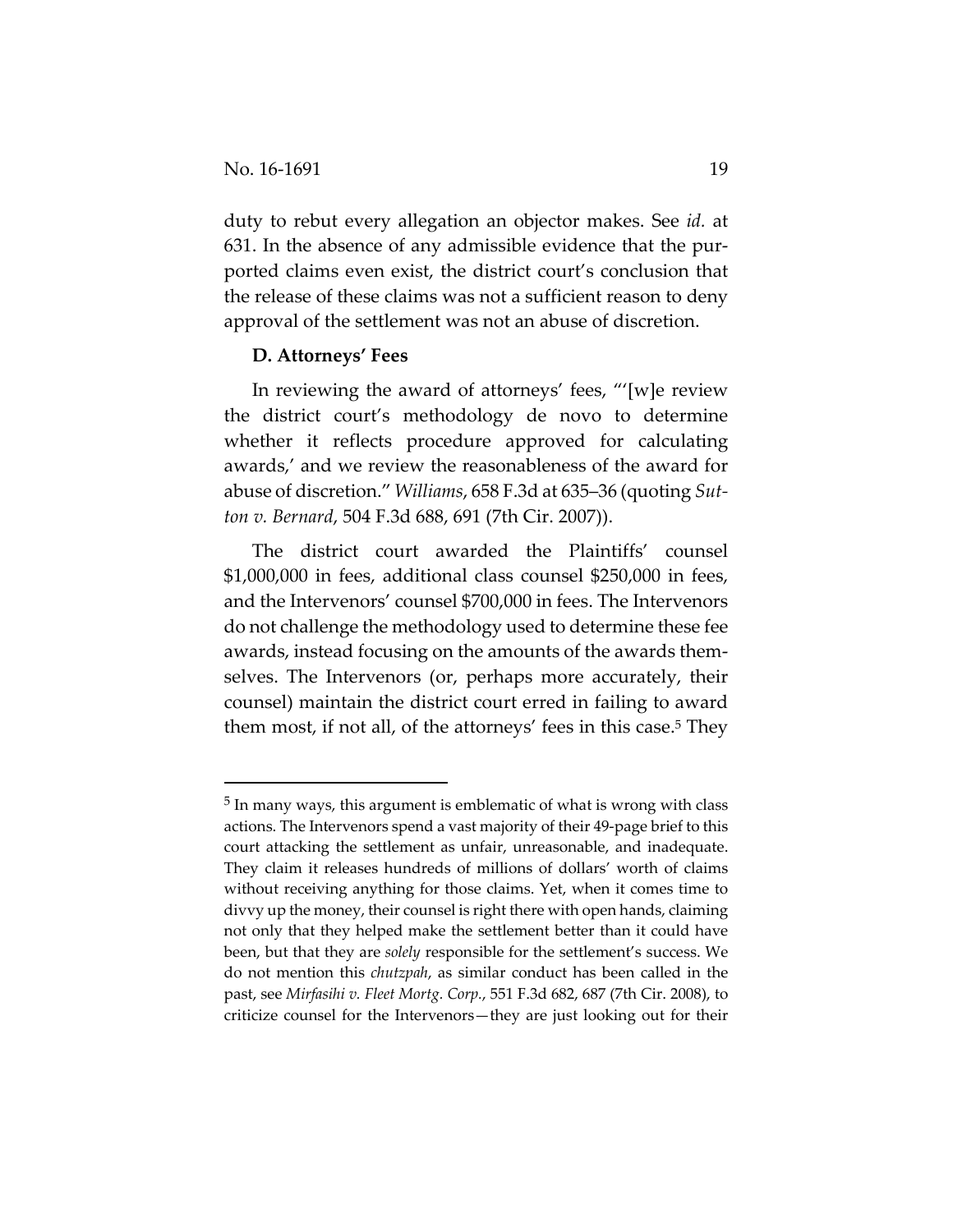argue that while they were working to further the interests of the class, the Plaintiffs' counsel were colluding with Amex.

"The law generally does not allow good Samaritans to claim a legally enforceable reward for their deeds." *Reynolds*, 288 F.3d at 288. But, if a professional "render[s] valuable albeit not bargained‐for services in circumstances in which high transaction costs prevent negotiation and voluntary agree‐ ment, the law does allow them to claim a reasonable professional fee from the recipient of their services." *Id.* In order to claim that fee, the value provided by the professional must "be worth more than the fee [he is] seeking." *Id.*

Here, the district court acknowledged that the Intervenors were important to getting Amex to divulge its information on class members, that they suggested the notice expert the court ultimately appointed, and that they anticipated the attor‐ neys'‐fee‐notice requirement we announced in *Redman* in their objections. Indeed, the court went so far as to say that it is "undeniable" that the settlement would never have been approved without the Intervenors.

The Intervenors take these acknowledgments and run with them, claiming responsibility for all the good in the case. However, the Intervenors ignore that the district court also observed that they filed "a number of repetitive and meritless objections." Additionally, the court considered it "disingenu‐ ous" to attribute the increase in claims due to the second no‐ tice program (crafted with the assistance of the notice expert and using the information obtained from Amex) entirely to them. Finally, it noted that it was unclear to what extent the

interests. We merely remark that it is unfortunate that this is the way the game is played.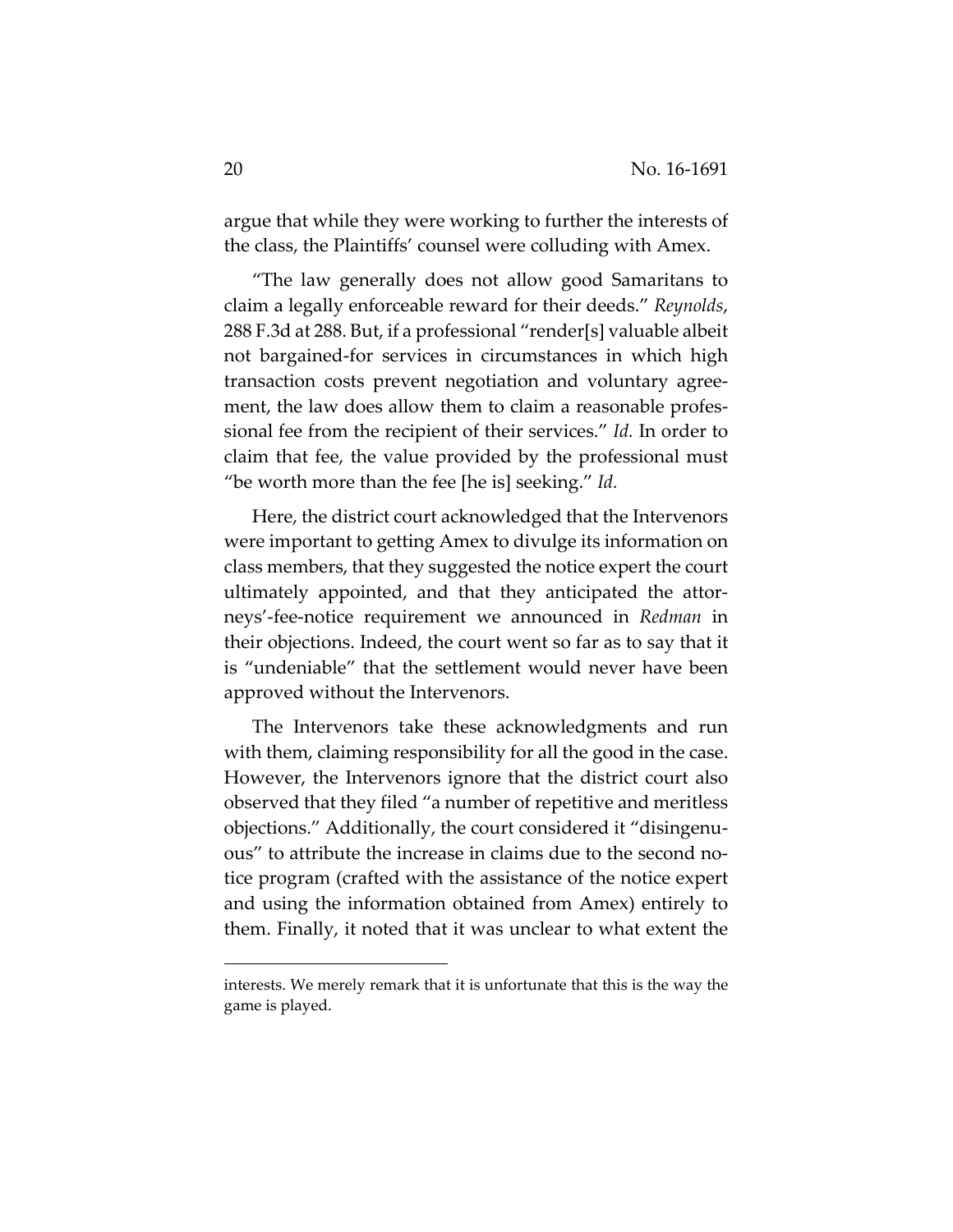Intervenors could claim responsibility for the supplemental programs. Considering the full impact the Intervenors had on the case, the district court awarded counsel for the Interve‐ nors \$700,000 in fees, representing what the court calculated to be approximately 34% of the value they added to the class.

We conclude there was no abuse of discretion in awarding the attorneys' fees. Having dealt with the parties and their counsel for nearly seven years, the district court was easily in the best position to determine which parties (and which attor‐ neys) had contributed to the settlement and in what propor‐ tions. See *Williams*, 658 F.3d at 637 (seeing "no reason to dis‐ turb the district court's assessment of fees" where the judge "became intimately familiar with [the] litigation over the past eight years"); see also *Mirfasihi v. Fleet Mortg. Corp.*, 551 F.3d 682, 687–88 (7th Cir. 2008) (affirming the district court's 50% reduction to the objectors' fee based on their "irresponsible litigation tactics").

#### **III. Conclusion**

The decision we affirm today did not approve a perfect settlement. The individual class members (those who both‐ ered to submit claims) will receive very little, while attorneys will receive more than all of the class members combined. But even the attorneys have not come out as well as they had hoped.

The district court, throughout this case, properly exercised its responsibility to look out for the class by consistently denying inadequate proposals and working with the parties to overcome the challenges associated with notice to get this set‐ tlement into an approvable posture. In the end, the court found itself in an unenviable position: it could either approve